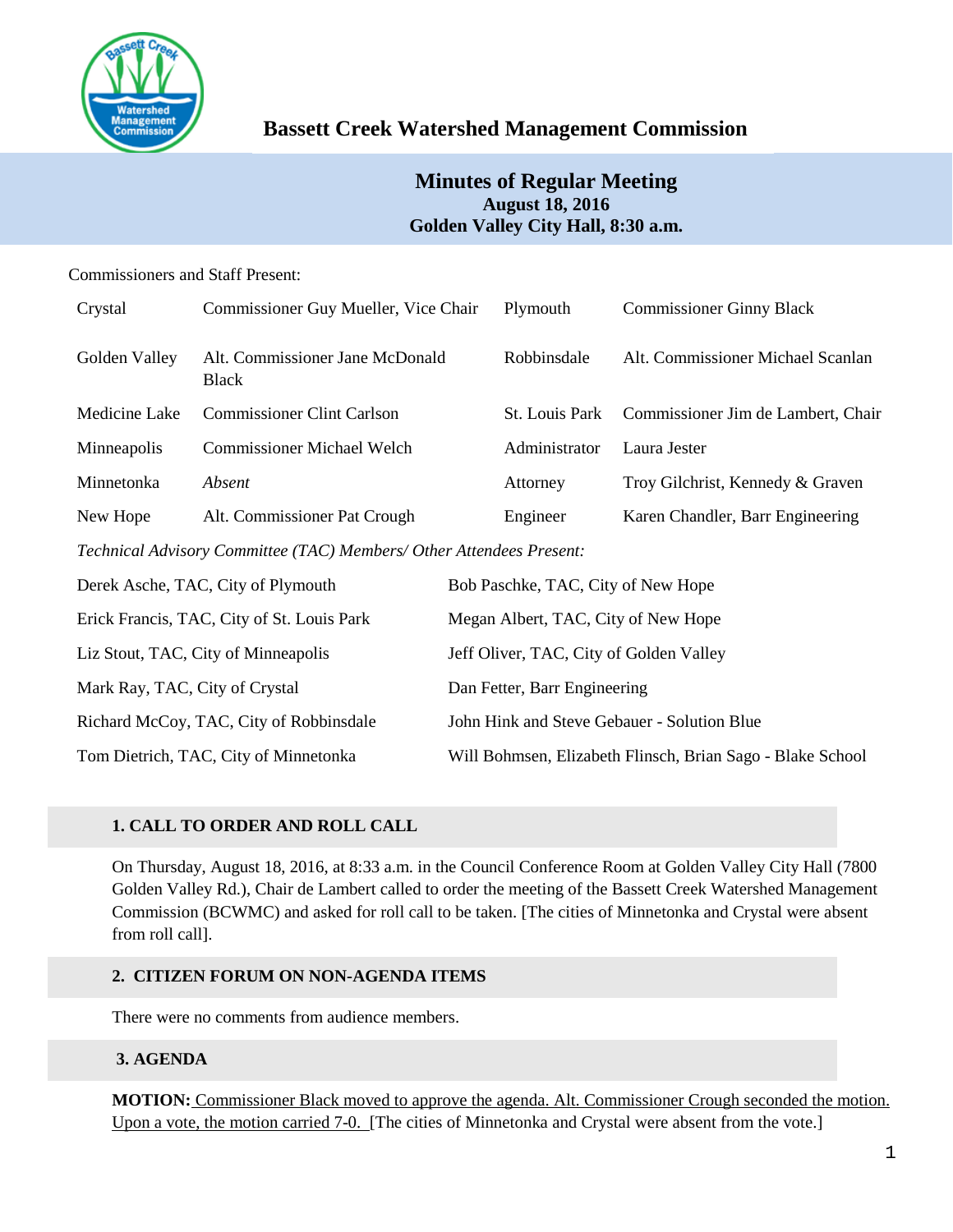#### **4. CONSENT AGENDA**

**MOTION:** Commissioner Black moved to approve the consent agenda. Alt. Commissioner McDonald Black seconded the motion. Upon a vote, the motion carried 7-0. [The cities of Minnetonka and Crystal were absent from the vote.]

[The following items were approved as part of the consent agenda: the July 21, 2016, Commission Meeting Minutes, the August 2016 Financial Report, the payment of invoices, reimbursement to Commissioners for registration expenses to upcoming conferences, setting of fall TAC meeting, and approval of a resolution amending the budget for the Northwood Lake Improvement Project NL-1.]

The general and construction account balances reported in the August 2016 Financial Report are as follows:

| <b>Checking Account Balance</b>            | \$612,705.43     |
|--------------------------------------------|------------------|
| TOTAL GENERAL FUND BALANCE                 | \$612,705.43     |
| TOTAL CASH & INVESTMENTS ON-HAND (8/10/16) | \$2,856,174.97   |
| CIP Projects Levied – Budget Remaining     | \$3,359,019.19   |
| <b>Closed Projects Remaining Balance</b>   | $(\$502,844.22)$ |
| 2011-2015 Anticipated Tax Levy Revenue     | \$6,710.47       |
| 2016 Anticipated Tax Levy Revenue          | \$601,430.96     |
| <b>Anticipated Closed Project Balance</b>  | \$105,297.21     |

### **5. BUSINESS**

#### **A. Consider Assisting with Blake School Watershed 360 Project**

Administrator Jester introduced Will Bohmsen with the Blake School, Upper Campus and reported that the school is seeking assistance from the Commission on a project that combines environmental education and photography. Mr. Bohmsen provided an overview of the proposed project including an electronic example online. He noted he is interested in showcasing three projects or locations within the watershed that would be photographed with a  $360^{\circ}$  camera. He reported that users could then click on various items within the photo to find out more about a particular topic or condition within the area. He noted the project will "tell the story" of each of the three locations and the end product could be linked on the Commission's website and used in other educational venues. He noted that one 6-hour field trip is likely with students to visit each of the three locations and hear from Commission or city staff about the project or features of that location.

#### [*Commissioner Mueller arrives.*]

There were some questions from Commissioners and discussion about different locations that might be appropriate to include and the staff time that might be involved with the project. Commissioners thought the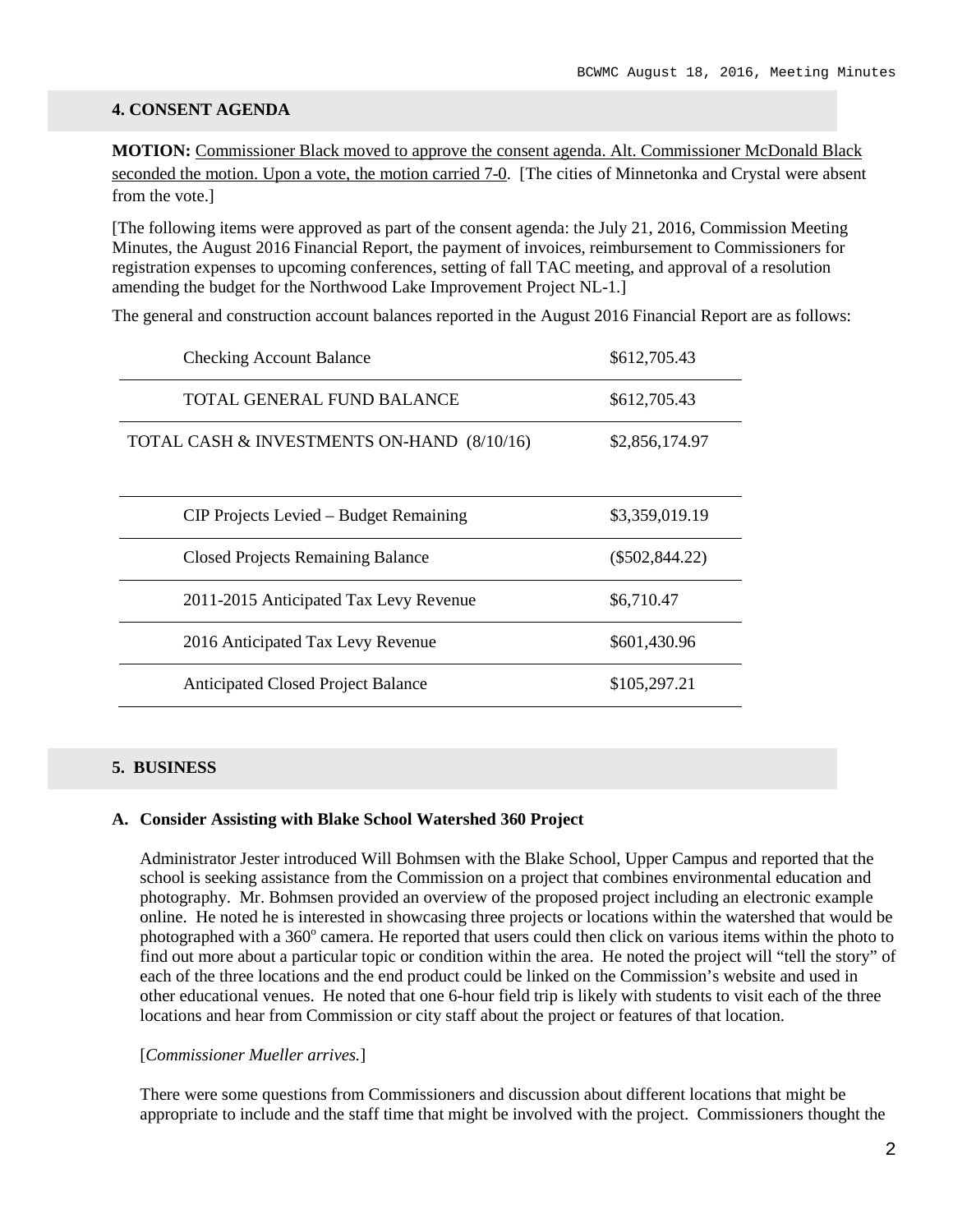project was interesting and a good idea. Commissioners Black and Welch indicated they would like to be involved. It was noted the Education Committee might be involved as well.

**MOTION:** Commissioner Welch moved to authorize Administrator Jester to spend up to 10 hours assisting Blake School with the project. Alternate Commissioner McDonald Black seconded the motion. Upon a vote the motion carried 8-0. [City of Minnetonka was absent from the vote.]

#### **B. Consider Partnership on Four Seasons Redevelopment Project**

Administrator Jester provided background on this item. She reminded Commissioners that at their meeting in September 2013, the Commission conditionally approved 90% plans for the Four Seasons Area Water Quality Project that included restoration of a channel upstream of the mall and creation of a stormwater pond. She noted the CIP project was never built due to residents' concerns with tree loss and that the BCWMC CIP budget still includes over \$862,000 for that project. She reported that now the Four Seasons Mall area is slated for redevelopment and preliminary plans indicate the developer, Rock Hill Management (RHM), is able to treat more total phosphorus than is required by BCWMC development standards. She reported that RHM hired Solution Blue, Inc. to design innovative stormwater management features that also help create a community amenity and gathering space and that RHM is interested in a partnership with the BCWMC to implement these features by utilizing CIP funds previously slated for the Four Seasons Project.

John Hink with Solution Blue noted the firm is a sustainable landscape architecture firm that frequently works through public-private partnerships to go above and beyond requirements for stormwater treatment. Mr. Hink presented information on proposed stormwater management features and reviewed renderings, drawings, and estimated pollutant removals for each technique. He reported that the mixed use development will be dominated by pedestrian-friendly features, clean and modern architecture, and natural materials. Mr. Hink reported that the proposed development can meet stormwater requirements of 13.7 pounds of total phosphorus removed by upgrading the existing wetland and including an iron enhanced bench. He reviewed additional stormwater management features that would remove a greater amount of phosphorus, thus helping to improve conditions in Northwood Lake and the North Branch Bassett Creek downstream. Those features include a linear iron enhanced sand filter along 169 that would treat water coming from north of Rockford Rd., rewetting of the peat that exists under the site, installing vegetated wetlands along the front of the property, and constructing a "wetland walk" as a significant feature within a pedestrian plaza in the center of the property.

Commissioners expressed their general support of the project and a potential partnership with the developer, although there was consensus that more information is needed to determine what level of Commission CIP funding might be appropriate to provide. Commissioner Black noted that the City of Plymouth is also working with the developer to incorporate park and ride features and stormwater management components and that the city may be offering financial incentives for those features.

Commission Engineer Chandler noted that she compared the estimated pollutant removals and costs of the current and original project (adjusted to 2016 costs) and that it appears the proposed project is approximately 75% as efficient in removing pollution per cost as the original project. She noted the Commission could consider applying a certain percentage of the CIP funding to the project.

Derek Asche discussed the opportunity to use remaining CIP funding to construct additional stormwater management features that could be incorporated adjacent to the site during site development and the fact that a rate control structure is likely needed to control flows from the east into the wetland to the south of the site which discharges into Northwood Lake.

There was also consensus that any future agreement would be between the City of Plymouth and the Commission, with a corresponding agreement between the City and the developer. There was also consensus that more information is needed to make an informed decision on possible funding levels, including financing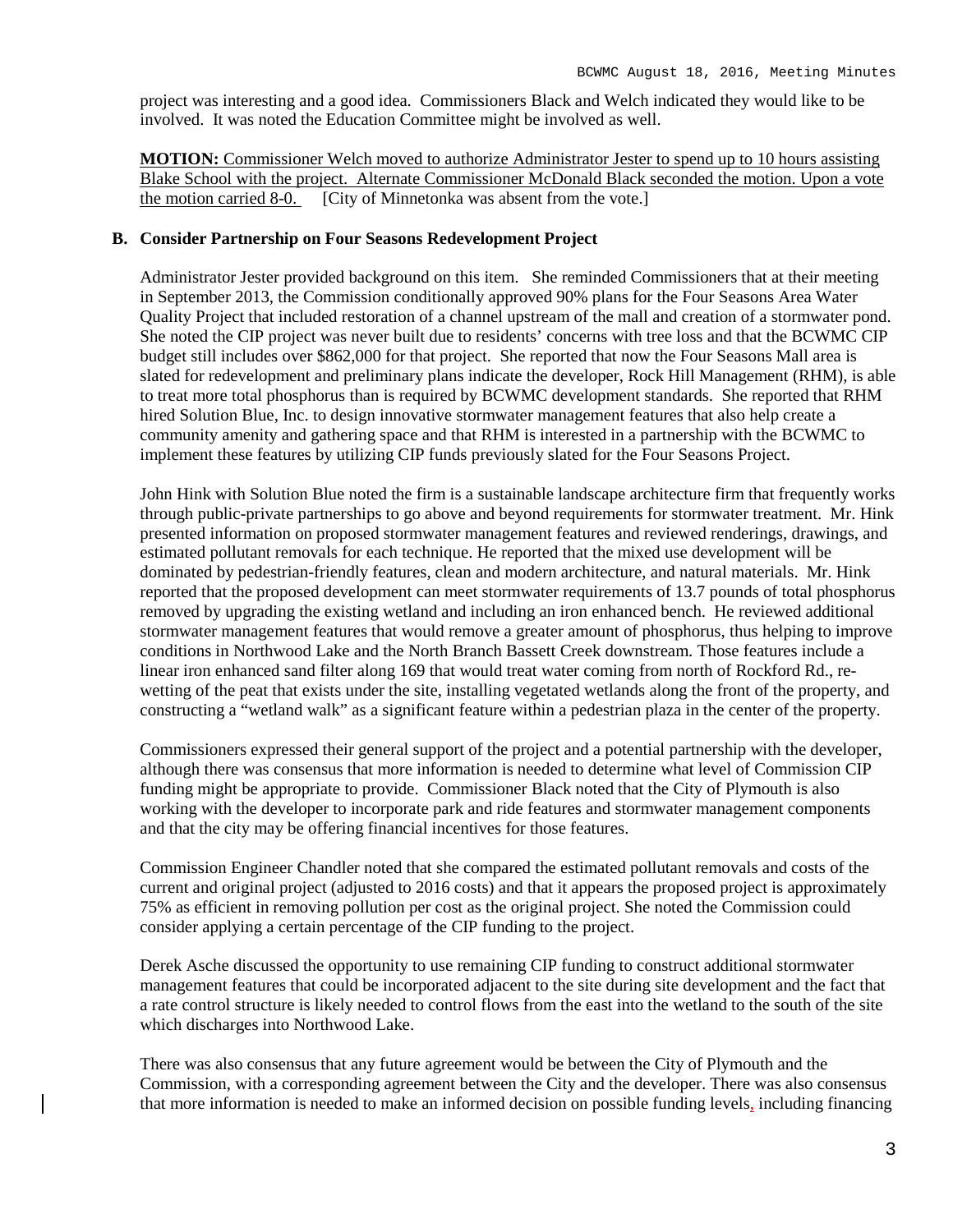that may come from the city and further investigation on pollutant removals and possible adjacent projects. Mr. Hink noted that it would be important to have a final decision on financing or a partnership within the next two months. He noted that the developer is seeking at least \$500,000 in funding to incorporate the "above and beyond" stormwater management features.

**MOTION:** Commissioner Black moved that the Commission move forward with exploring a partnership with Rock Hill Management through an agreement with the City of Plymouth and that Commission staff continue to gather and assess additional information for further consideration including technical and legal issues. Commissioner Mueller seconded the motion. Upon a vote the motion carried 8-0. [City of Minnetonka was absent from the vote.]

# **C. Review Draft Response Action Plan for 2017 Main Stem Erosion Repair Project**

Commission Engineer Chandler introduced Dan Fetter with Barr Engineering to review the draft Response Action Plan (RAP). Mr. Fetter noted that the document is nearly final and that it had been reviewed by the Commission Administrator and City of Minneapolis staff. He noted the final RAP is due to the Minnesota Pollution Control Agency by September 1 in order to apply for the Hennepin County granted being considered in the next agenda item. Commissioner Welch asked that the RAP include correct contamination notes for the banks along and across from the Fruen Mill.

**MOTION:** Commissioner Welch moved to approve the Response Action Plan with comments from the Commission and directed staff to submit the Plan to appropriate review agencies. Commissioner Black seconded the motion. Upon a vote the motion carried 8-0. [City of Minnetonka was absent from the vote.]

# **D. Consider Applying for Hennepin County Environmental Response Fund Grant for 2017 Main Stem Erosion Repair Project.**

Mr. Fetter reported that the Commission's Main Stem Project is well positioned to receive grant funding from Hennepin County to help with the costs of cleaning up and disposing of contaminated sediments. He noted this is a high priority area for the County and that the grant request would be for approximately \$137,000, the estimated cost of cleanup for the project.

**MOTION:** Commissioner Black moved that the Commission submit a grant request for Hennepin County Environmental Response Funds for the 2017 Main Stem Erosion Repair Project. Seconded by Commissioner Welch. Upon a vote the motion carried 8-0. [City of Minnetonka was absent from the vote.]

### **E. Review Status of 2016 Operating Budget**

Administrator Jester reported that the 2016 operating budget was on track for the year despite some line items that are over budget, because other areas are under budget. She noted that the revenue received through the agreements with the Met Council for the Blue Line and Southwest LRT projects nearly equal the amount that has been spent under "non-fee reviews." Commission Engineer Chandler noted that volume of development and reviews has been greater than expected. Further, she noted that there are more large projects this year where the cost to review is greater than the review fees. However, she agreed that overall the budget should be generally on track at the end of the fiscal year.

#### **F. Consider Approval of Budget Committee Recommendations for 2017 Operating Budget and Assessments to Cities**

Budget Committee Chair McDonald Black reported that the committee met on August 8<sup>th</sup>, considered the TAC's recommendations and the recommendations from Derek Asche, City of Plymouth. She noted the following recommendations: approve an FY 2017 operating budget of \$645,600 and city assessments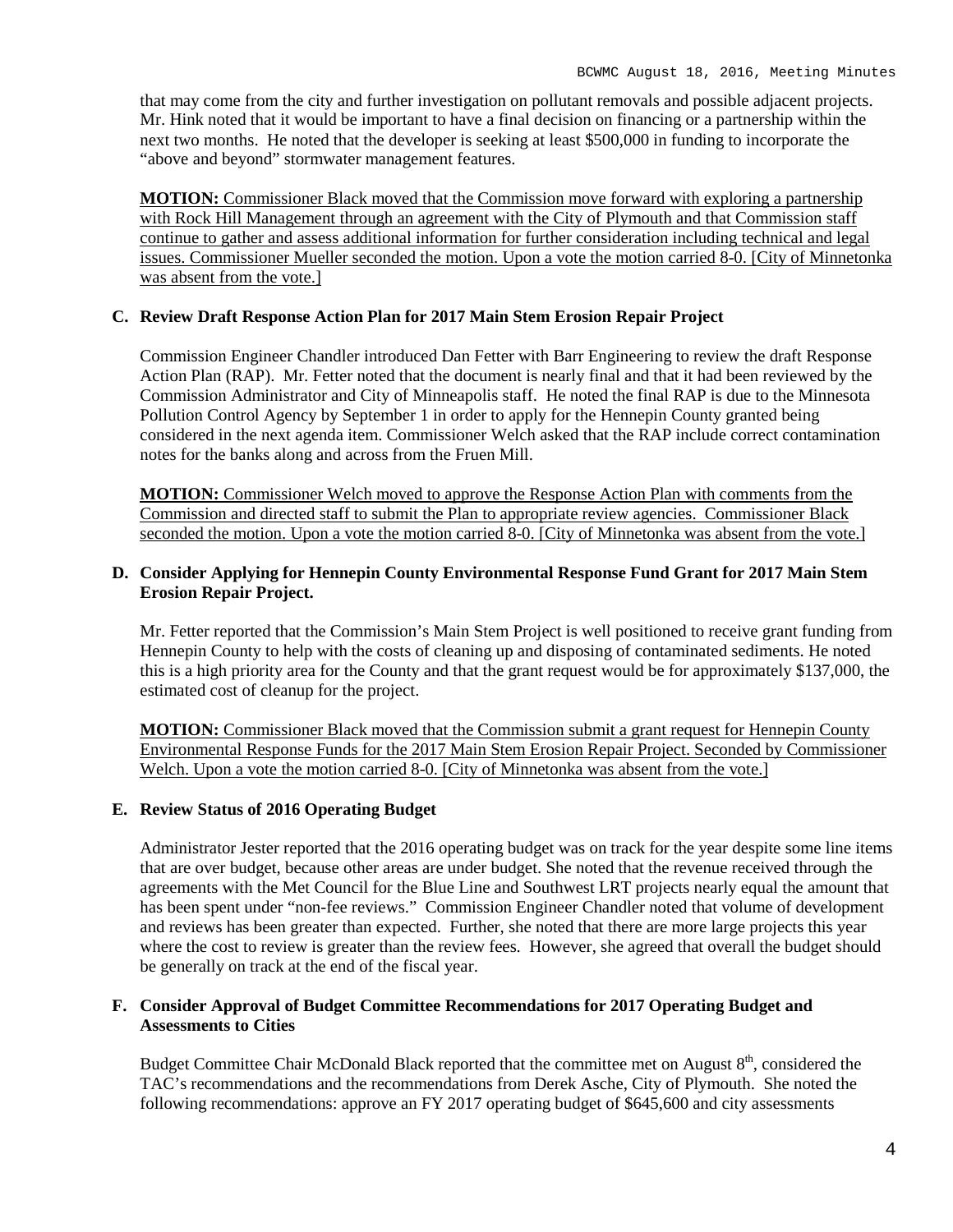approximately 2% higher than the FY2016 assessments; approve using CIP funds for the Schaper Pond Diversion Project effectiveness monitoring; approve using Wenck Associates to perform 2017 routine lake monitoring; approve using Commission Engineer for the Sweeney Lake aeration study to be funded over two years; approve receiving input and recommendations from the Technical Advisory Committee on a project and/or policy related to when and how to go through a "request for proposals" process.

There was some discussion about the City of Plymouth's resolution objecting to the original proposed budget sent to cities that included a 7% increase in assessments. Mr. Asche noted that while the city was hoping for a 0% increase in assessments, he appreciated the committee's work to lower assessments from a 7% to a 2% increase and their willingness to review fiscal policies. Commissioner Welch noted that Plymouth's recommendations be considered by the Commission and the TAC and that these bodies also consider suspending the use of an "engineering pool."

**MOTION:** Commissioner Black moved to approve the Budget Committee's recommendations including a 2% increase in assessments to cities for fiscal year 2017. Seconded by Commissioner Welch. Upon a vote the motion carried 8-0. [City of Minnetonka was absent from the vote.]

### **G. Resolution of Appreciation for Services of Amy Herbert to the Bassett Creek Watershed Management Commission**

Although Ms. Herbert wasn't able to attend the meeting, Chair de Lambert read the resolution of appreciation for her services. Commissioner Welch noted that Ms. Herbert's work with the Commission was essential, particularly when the Commission did not have an Administrator.

**MOTION:** Commissioner Mueller moved to approve the resolution of appreciation for the services of Amy Herbert to the BCWMC. Seconded by Alternate Commissioner Crough. Upon a vote the motion carried 8-0. [City of Minnetonka was absent from the vote.]

### **6. COMMUNICATIONS**

### **A. Administrator's Report**

Administrator Jester reported that she had registered the Commission for a table at the Golden Valley Arts and Music Festival and that she needed volunteers. Commissioner Welch, Alt. Commissioner Scanlan, and Chair de Lambert expressed interest in volunteering.

Administrator Jester reported that the Commission was asked to participate in a panel discussion during an upcoming conference held by the Met Council on developing comprehensive plans. She noted that she would be happy to represent the Commission on the panel if there were no objections. Commissioners agreed it was an appropriate activity.

Administrator Jester reported that the Lakeshore Weekly News had agreed to use Dawn Pape as a guest columnist to write water-related articles on the Commission's behalf. She also asked Commissioners to consider following the BCWMC on Facebook.

# **B. Chair**

Chair de Lambert reminded Commissioners on the importance of engaging residents at events like the Golden Valley Arts and Music Festival.

#### **C. Commissioners**

No comments.